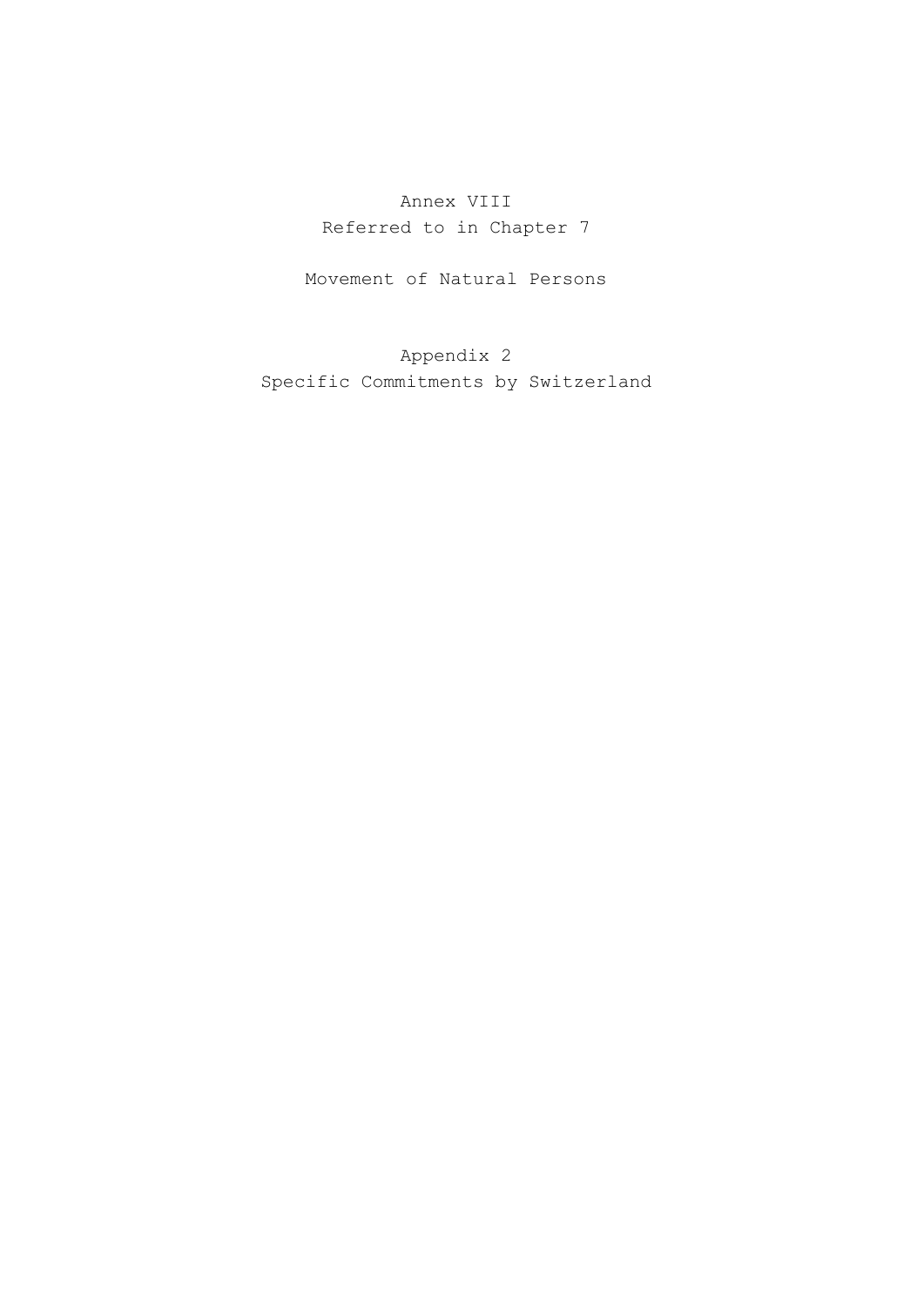#### Annex VIII

Referred to in Chapter 7

Appendix 2 Specific Commitments by Switzerland

### Article I Scope

 This Appendix contains the commitments undertaken by Switzerland for the movement of natural persons. It shall apply to persons of Japan.

Section 1: Services sector

## Article II Definitions of Categories of Natural Persons

1. The categories of natural persons defined in paragraphs 2 and 3 are relevant for the application of Article III of this Appendix.

2. Essential personnel transferred to Switzerland within a specific business or company (Intra-corporate transferees)

 Essential personnel transferred to Switzerland within a specific business or company (hereinafter referred to in this Appendix as "enterprise") of Japan and defined under subparagraphs (a) and (b) who are employees of that enterprise supplying services in Switzerland through a branch, subsidiary or affiliate established in Switzerland, and who have been beforehand employees of their enterprise outside Switzerland for a period of not less than one year immediately preceding their application for admission.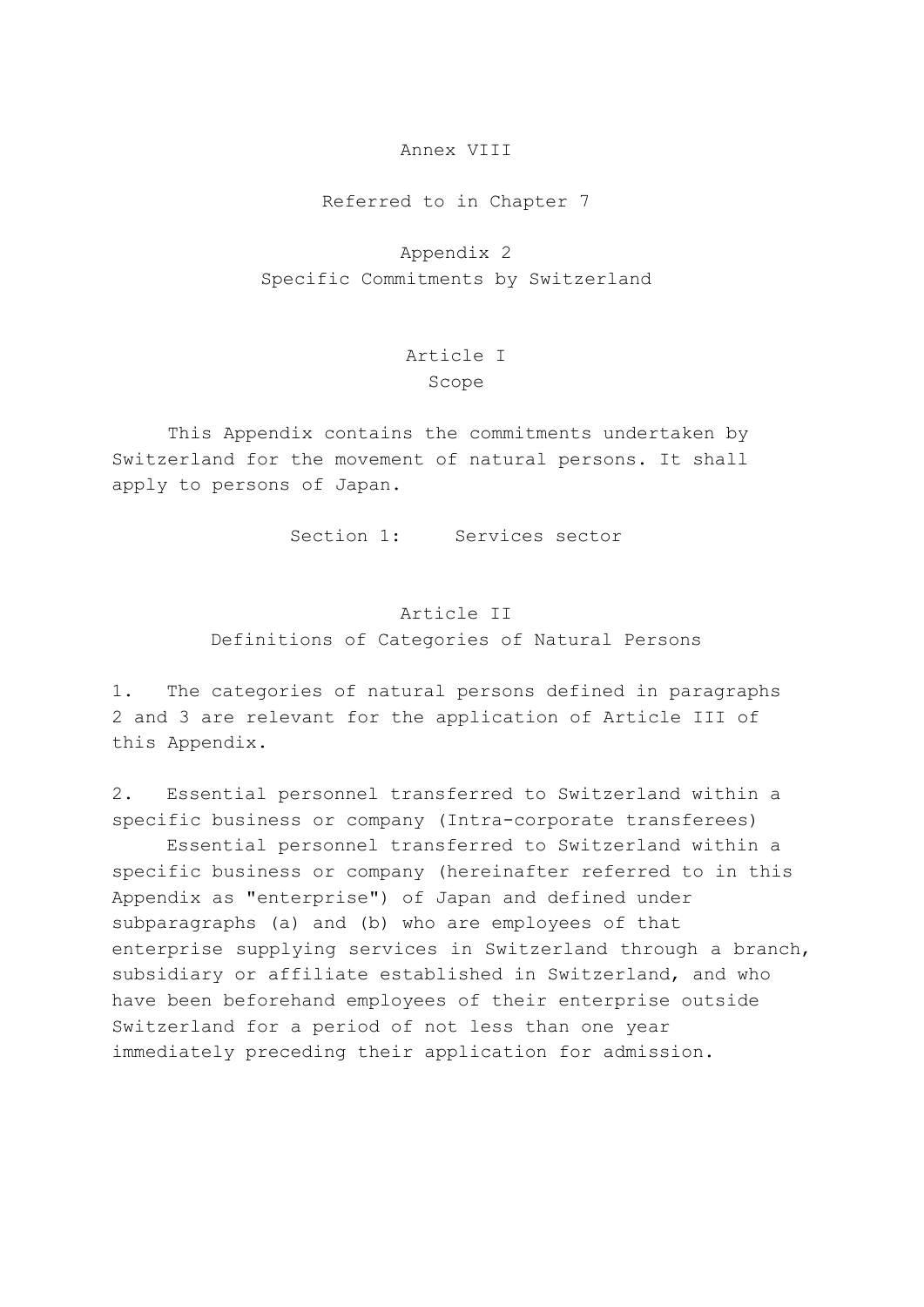- (a) Executives and senior managers Natural persons who primarily direct the enterprise or one of its departments and who receive only general supervision or direction from high-level executives, the board of directors or the stockholders of the enterprise, to the exclusion of natural persons who directly perform tasks related to the actual supply of services of the enterprise.
- (b) Specialists

 Highly qualified natural persons who, within an enterprise, are essential for the supply of a specific service by reason of their knowledge at an advanced level of expertise in the field of services, research equipment, techniques or management of the enterprise.

- 3. Other essential personnel moving to Switzerland
	- (a) Short-term business visitors and services salespersons
		- (i) Short-term business visitors responsible for establishing a commercial presence Natural persons who are employees of an enterprise not having commercial presence in Switzerland and who have been beforehand employees of that enterprise outside Switzerland for a period of not less than one year immediately preceding their application for admission, and who fulfil the conditions of subparagraph 2 (a), and who are entering Switzerland for the purpose of establishing a commercial presence of that enterprise in Switzerland. Short-term business visitors responsible for establishing a commercial presence may not sell services directly to the general public or supply services themselves.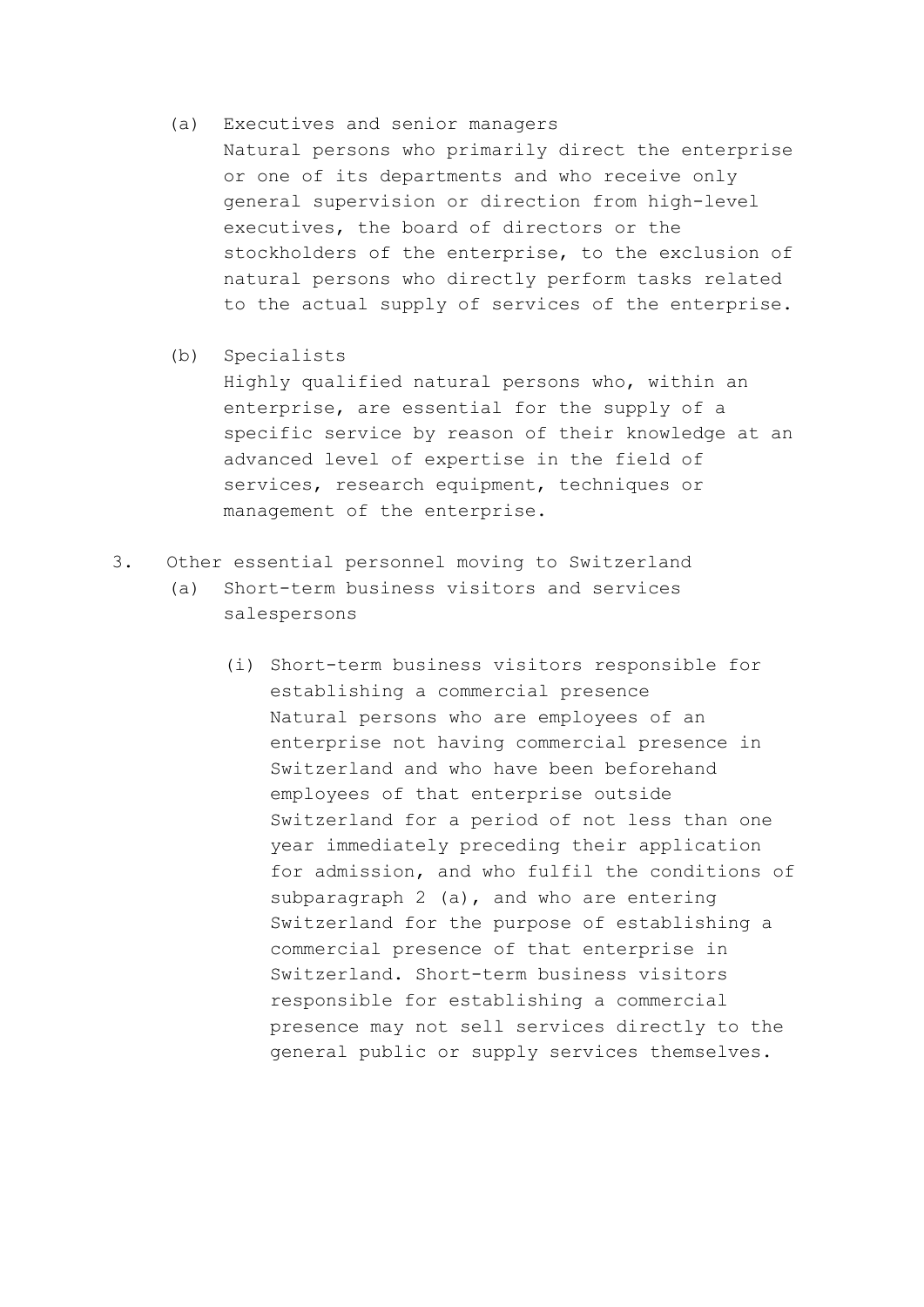(ii) Services salespersons

 Natural persons employed or mandated by an enterprise and who stay temporarily in Switzerland in order to conclude a contract for the sale of a service on behalf of the enterprise, which employs them or has mandated them. Services salespersons may not sell services directly to the general public or supply services themselves.

- (b) Contractual service suppliers
	- (i) Employees of an enterprise Natural persons who are employees of an enterprise located outside Switzerland not having commercial presence in Switzerland (and other than enterprises supplying services as defined by CPC 872), which has concluded a services contract with an enterprise engaged in substantive business in Switzerland, and who have been beforehand employees of the enterprise located outside Switzerland for a time period of not less than one year immediately preceding their application for admission, and who fulfil the conditions set out in subparagraph 2(b) and who supply a service in Switzerland as professionals in a service sector as set out in subparagraph (b) on behalf of the enterprise located outside Switzerland. As a further requirement, three years of related experience is required. Per contract, entry and temporary stay for a limited number of service suppliers will be granted for a single period of three months, the number of service suppliers depending on the scope of the task to be performed under the contract. Individual service suppliers not employed by the enterprise located outside Switzerland are considered as natural persons seeking access to the Swiss employment market.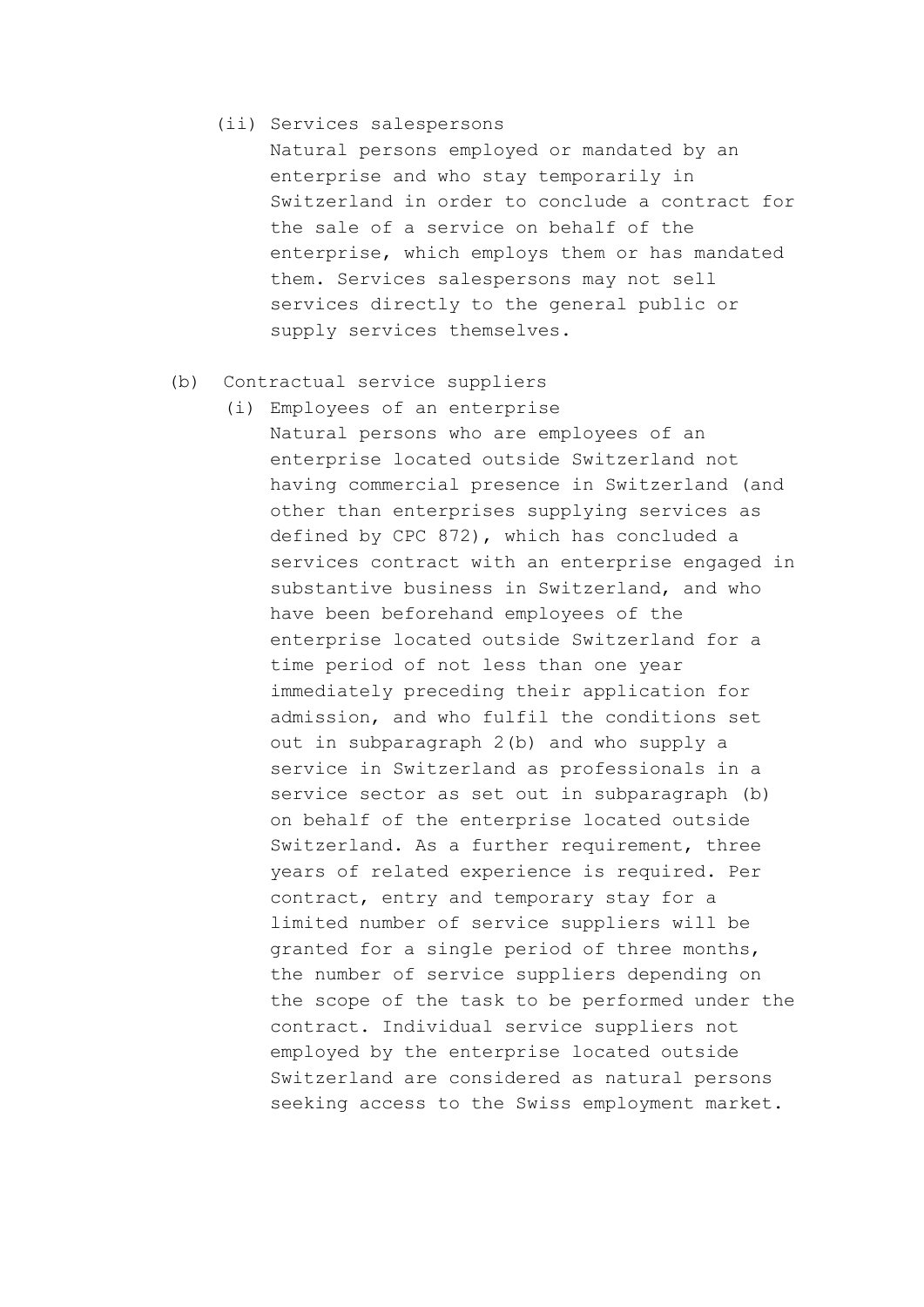- (ii) The following service sectors are covered under subparagraph (i):
	- (AA) Consultancy services related to the installation of computer hardware (CPC 841)
	- (BB) Software implementation services (CPC 842)
	- (CC) Research and development services (CPC 851-853)
	- (DD) Legal advisory services (part of CPC 861); in the canton of Ticino, legal advisory services on Swiss fiscal law is restricted to "fiduciario commercialista".
	- (EE) Auditing services, excluding auditing of banks (part of CPC 86211); at least one of the auditors of a "joint stock company" or a "stock company with unlimited partners" must have its domicile, its principal office or a registered branch in Switzerland
	- (FF) Accounting review services (CPC 86212)
	- (GG) Business tax planning and consulting services (CPC 86301)
	- (HH) Business tax preparation and review services (CPC 86302)
	- (II) Management consulting services (CPC 865)
	- (JJ) Architectural services (CPC 8671)
	- (KK) Engineering services (CPC 8672); for cadastral activities and related activities a Swiss licence is necessary, which is delivered to qualified surveyors after passing an exam.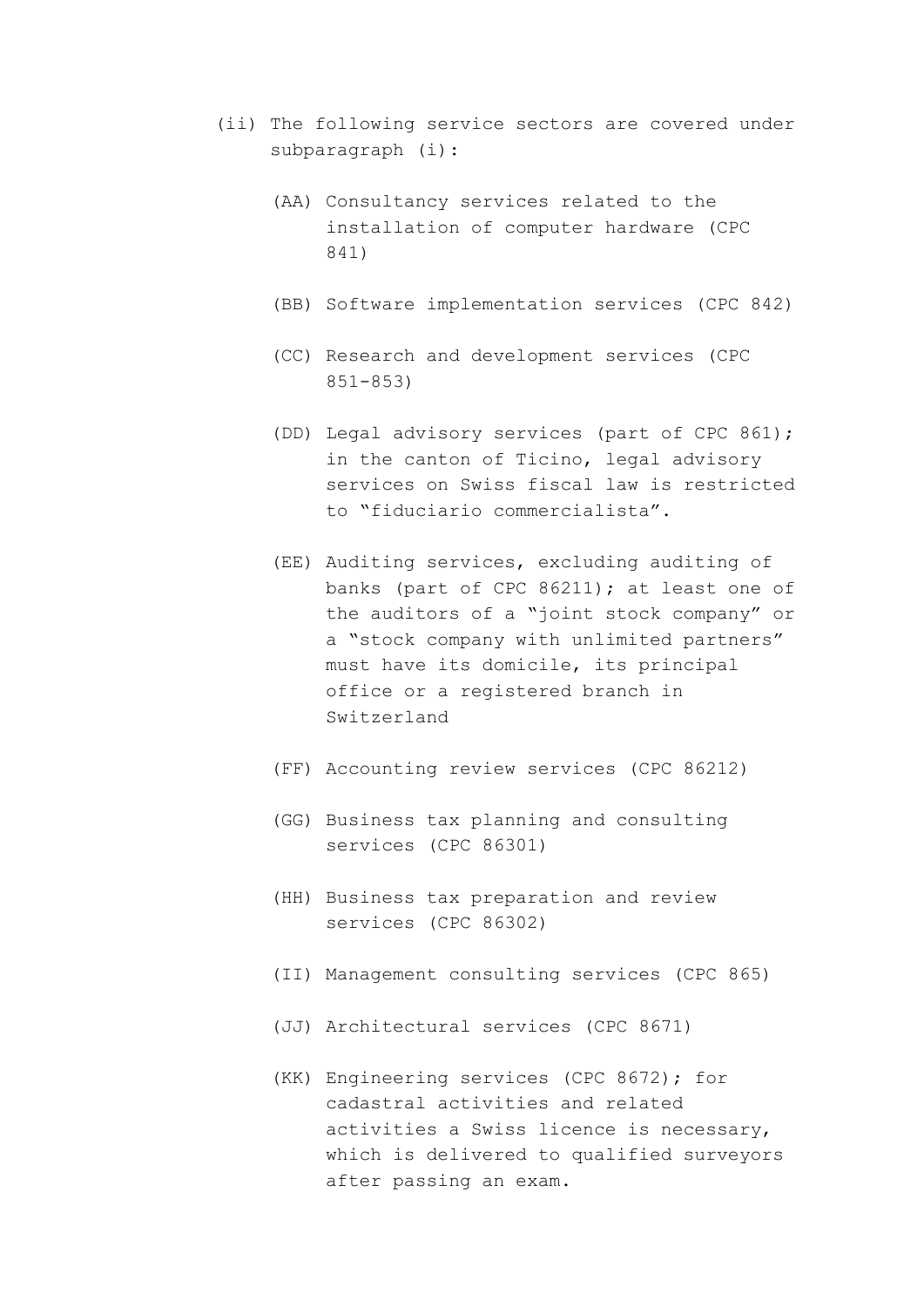- (LL) Integrated engineering services (CPC 8673)
- (MM) Urban planning services (CPC 86741)
- (NN) Related scientific and technical consulting services (CPC 8675)
- (OO) Technical testing and analysis services (CPC 8676)
- (PP) Maintenance and repair of aircrafts (part of CPC 8868)

#### (c) Installers and maintainers

 Qualified specialists supplying installation or maintenance services for machinery or industrial equipment. The supply of that service has to occur on a fee or contractual basis, pursuant to an installation or maintenance contract between the builder of the machinery or industrial equipment and the owner of that machinery or industrial equipment, both of whom are enterprises, excluding any supply of services in connection with enterprises supplying services as defined by CPC 872.

### Article III

General Provisions, Conditions and Limitations for Entry and Temporary Stay

1. Commitments for entry and temporary stay of natural persons in the categories defined in paragraphs 2 and 3 of Article II of this Appendix shall be in accordance with and subject to the provisions, including definitions, of Chapter 6, notwithstanding any provisions of Chapter 7. In particular, any limitations and conditions contained in Appendix 2 of Annex III shall apply. Commitments under this Section shall apply only to services sectors in which Switzerland has undertaken specific commitments under the GATS.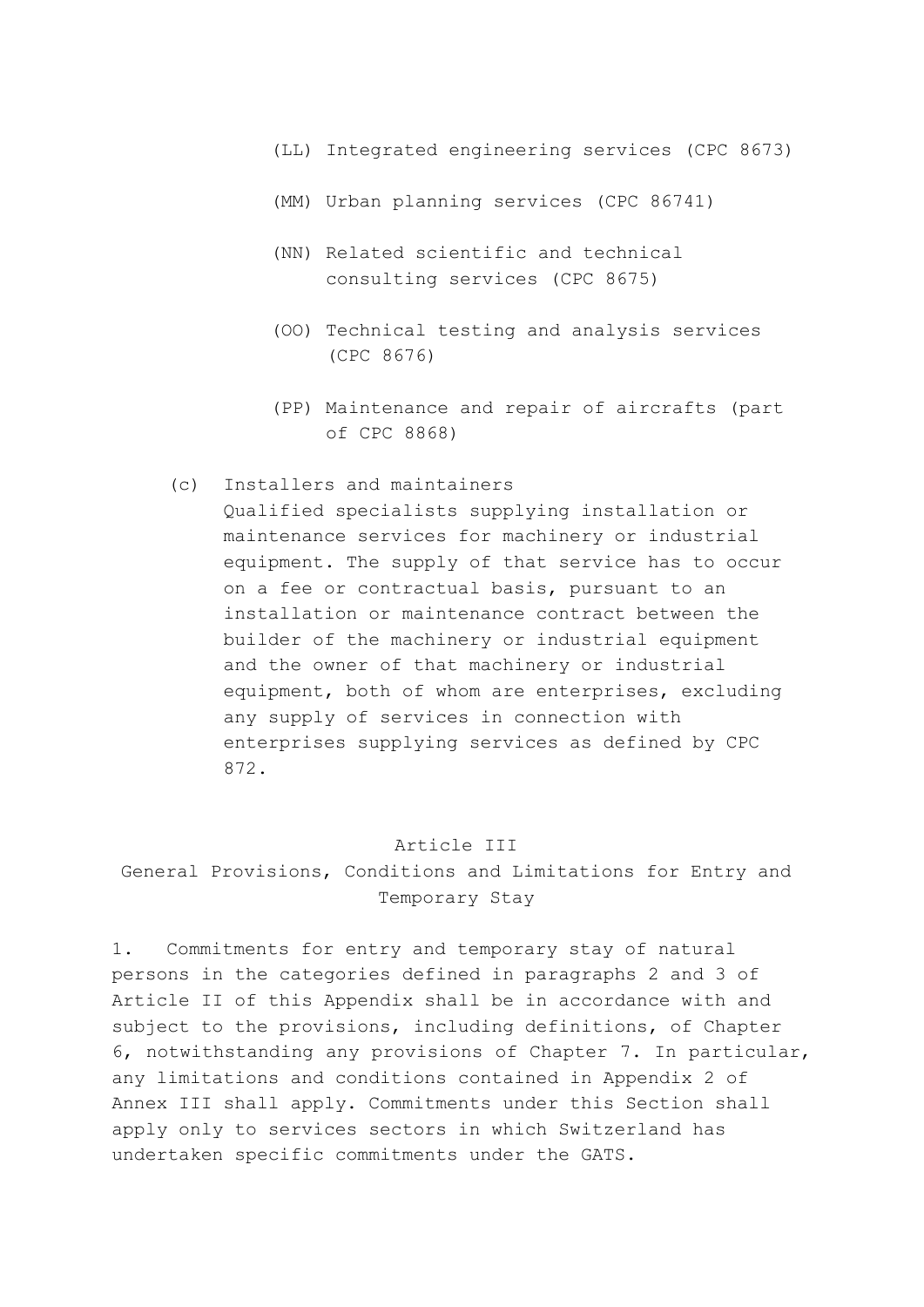2. Switzerland reserves the right to maintain, modify or adopt any measures relating to the entry and temporary stay of natural persons for business purposes, except for measures concerning natural persons falling within the categories defined in paragraphs 2 and 3 of Article II of this Appendix who shall be subject to the limitations and conditions set out in subparagraphs (a) to (f) and to the condition that entry and stay of foreign service suppliers in Switzerland are subject to authorisation (requirement of residence permit and work permit).

- (a) working conditions prevailing in the branch and the place of activity provided by law and/or collective agreement, in particular with respect to remuneration and working hours;
- (b) measures limiting professional and geographical mobility within Switzerland, such as the requirement of an authorisation to change the place of residence;
- (c) regulations related to statutory systems of social security and public retirement plans, in particular with respect to qualifying period and residence requirement;
- (d) requirement that the enterprise employing such natural persons cooperate, upon request, with the authorities in charge of the enforcement of such measures;
- (e) eligibility for subsidies, tax incentives and tax credits may be limited to natural persons domiciled in a particular geographical subdivision of Switzerland; and
- (f) all other provisions of the legislation relating to immigration, entry, stay and work.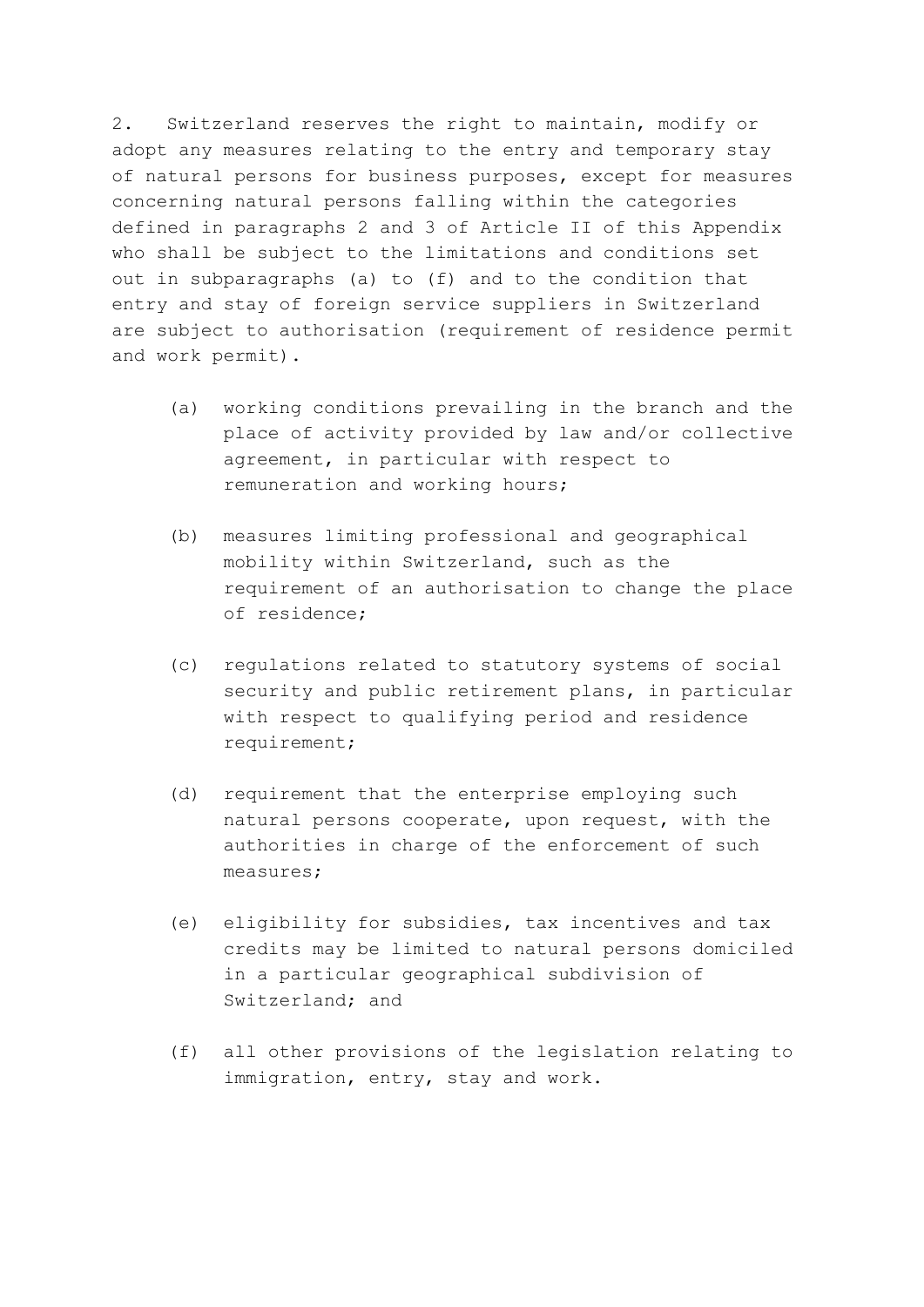3. For essential personnel as defined in paragraph 2 of Article II of this Appendix, the period of stay is limited to three years, which may be extended to a maximum of five years. For other essential personnel as defined in paragraph 3 of Article II of this Appendix, the period of stay is limited to 90 days within one year; if an authorisation for such a period of stay is renewed for the following year, the applicant must stay abroad at least two months between the two consecutive periods of stay in Switzerland.

4. Natural persons staying in or entering Switzerland with an open-ended or extendable residence permit based on an employment contract which does not limit the period of employment in Switzerland are not considered as persons residing in or entering Switzerland for the purpose of temporary stay or temporary employment in Switzerland.

## Article IV Most-Favoured-Nation Treatment Limitation

 Measures based on bilateral agreements between the Principality of Liechtenstein, or the European Community and/or its Member States, and Switzerland providing for the movement of all categories of natural persons supplying services are not subject to Article 45.

Section 2: Non-services sectors

#### Article V

Definitions of Categories of Natural Persons

1. The categories of natural persons defined in paragraphs 2 and 3 are relevant for the application of Article VI of this Appendix.

2. Essential personnel transferred to Switzerland within a specific enterprise (Intra-corporate transferees)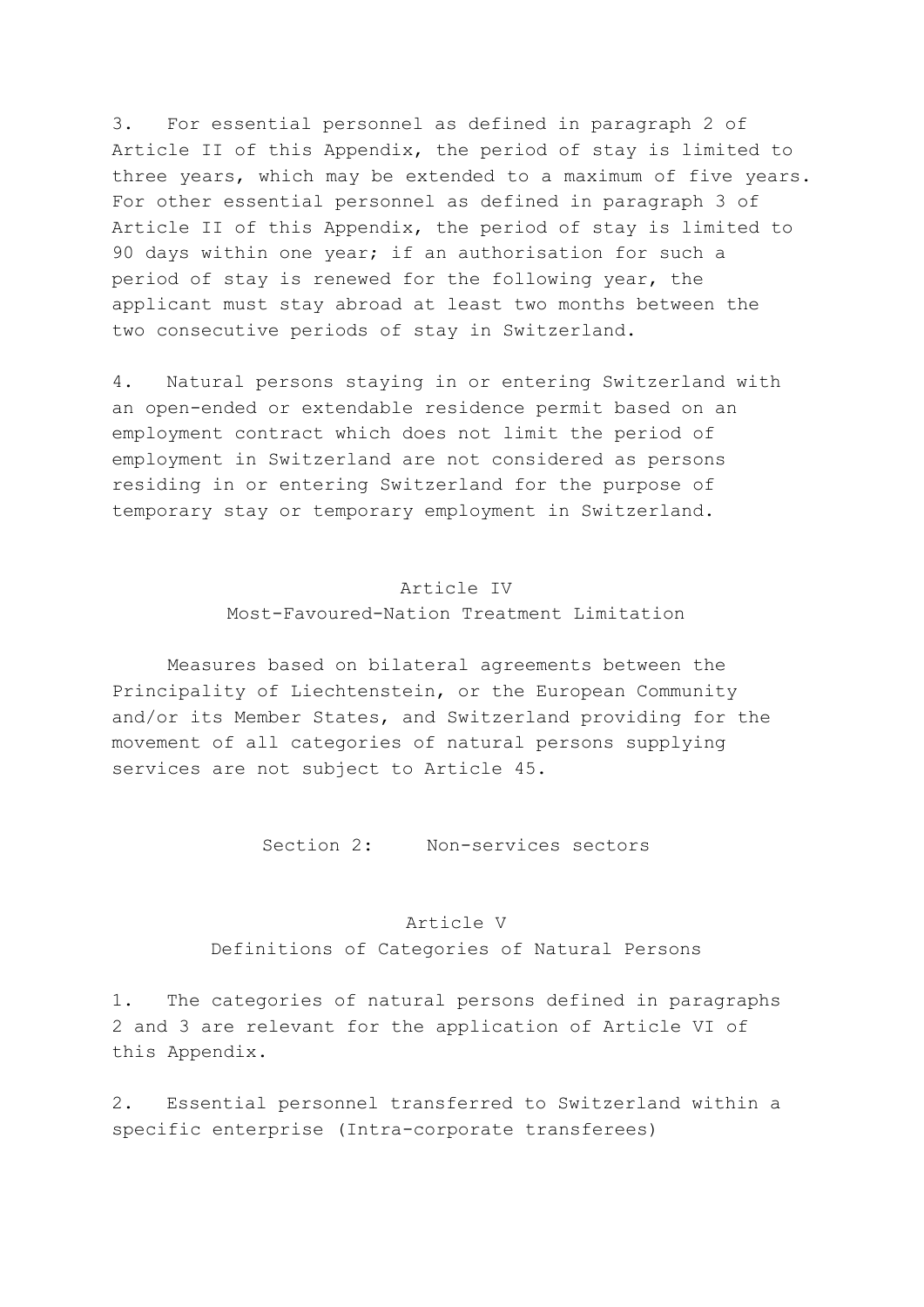Essential personnel transferred to Switzerland within a specific enterprise of Japan and defined under subparagraphs (a) and (b) who are employees of that enterprise operating in a non-services sector in Switzerland through a branch, subsidiary or affiliate established in Switzerland, and who have been beforehand employees of their enterprise outside Switzerland for a period of not less than one year immediately preceding their application for admission.

- (a) Executives and senior managers Natural persons who primarily direct the enterprise or one of its departments and who receive only general supervision or direction from high-level executives, the board of directors or the stockholders of the enterprise, to the exclusion of natural persons who directly perform tasks related to the actual production process of the enterprise.
- (b) Specialists

 Highly qualified natural persons who, within an enterprise, are essential for the production process by reason of their knowledge at an advanced level of expertise in the field of production, research equipment, techniques or management of the enterprise.

- 3. Other essential personnel moving to Switzerland
	- (a) Short-term business visitors responsible for establishing a commercial presence Natural persons who are employees of an enterprise not having commercial presence in Switzerland and who have been beforehand employees of that enterprise outside Switzerland for a period of not less than one year immediately preceding their application for admission, and who fulfil the conditions of subparagraph 2 (a), and who are entering Switzerland for the purpose of establishing a commercial presence of that enterprise in Switzerland.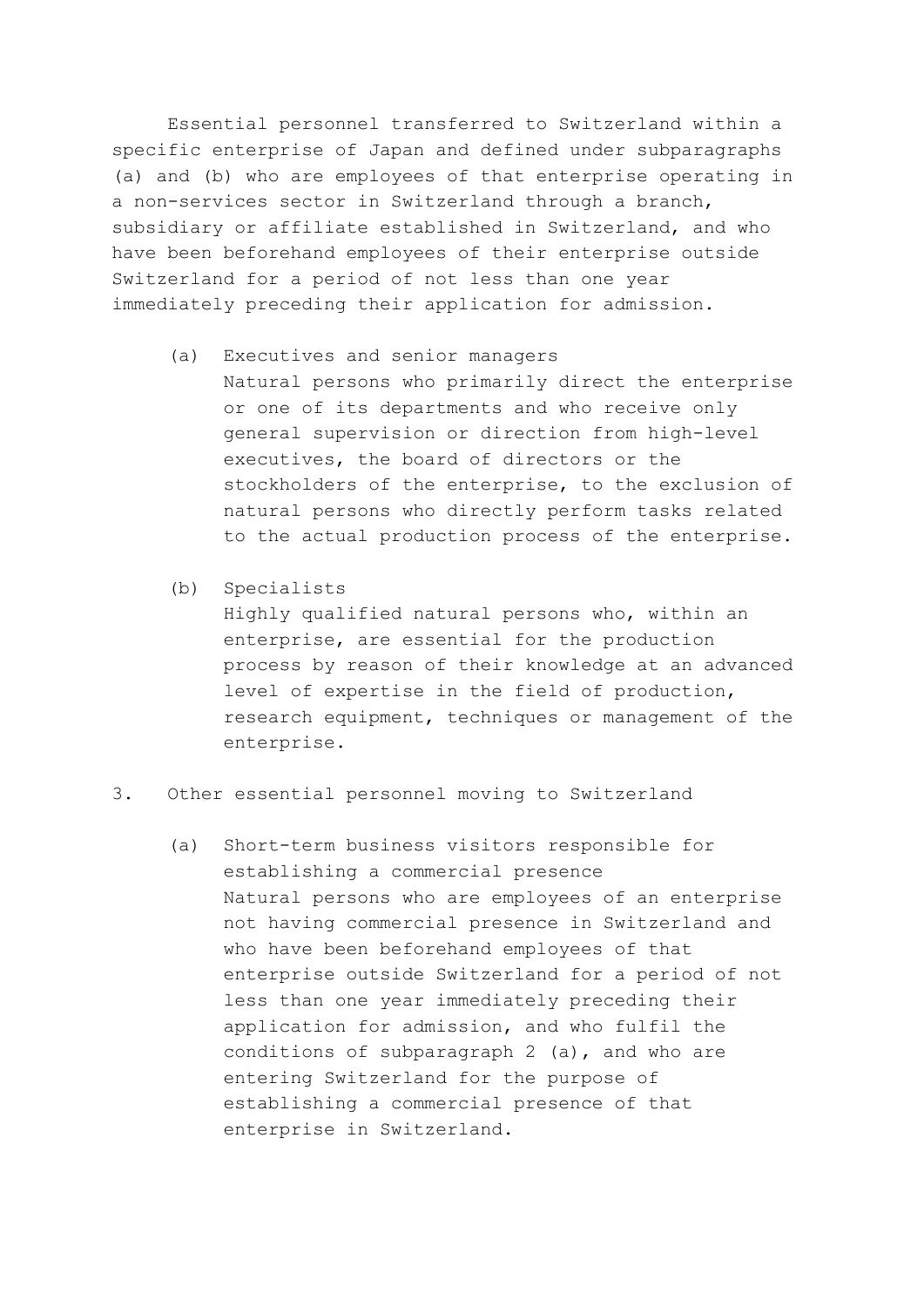#### (b) Salespersons

 Natural persons employed or mandated by an enterprise and who stay temporarily in Switzerland in order to conclude a contract for the sale of goods on behalf of the enterprise, which employs them or has mandated them. Such salespersons may not sell goods directly to the general public.

#### Article VI

## General Provisions, Conditions and Limitations for Entry and Temporary Stay

1. Notwithstanding any provisions of Chapter 7, the commitments for entry and temporary stay of persons defined in paragraphs 2 and 3 of Article V of this Appendix shall be in accordance with and subject to the relevant legislation of Switzerland, in particular the Federal Law on Foreigners (LEtr, RS 142.20) and any of its subordinate acts.

2. For essential personnel as defined in paragraph 2 of Article V of this Appendix, the period of stay is limited to three years, which may be extended to a maximum of five years. For other essential personnel as defined in paragraph 3 of Article V of this Appendix, the period of stay is limited to 90 days within one year; if an authorisation for such a period of stay is renewed for the following year, the applicant must stay abroad at least two months between the two consecutive periods of stay in Switzerland.

3. The numerical ceiling provided for under Swiss Law shall no longer be applied to natural persons of Japan in the categories defined in paragraphs 2 and 3 of Article V of this Appendix.

4. For the purposes of this Section, the provisions of Articles 53, 58 and 60 shall apply, *mutatis mutandis*.